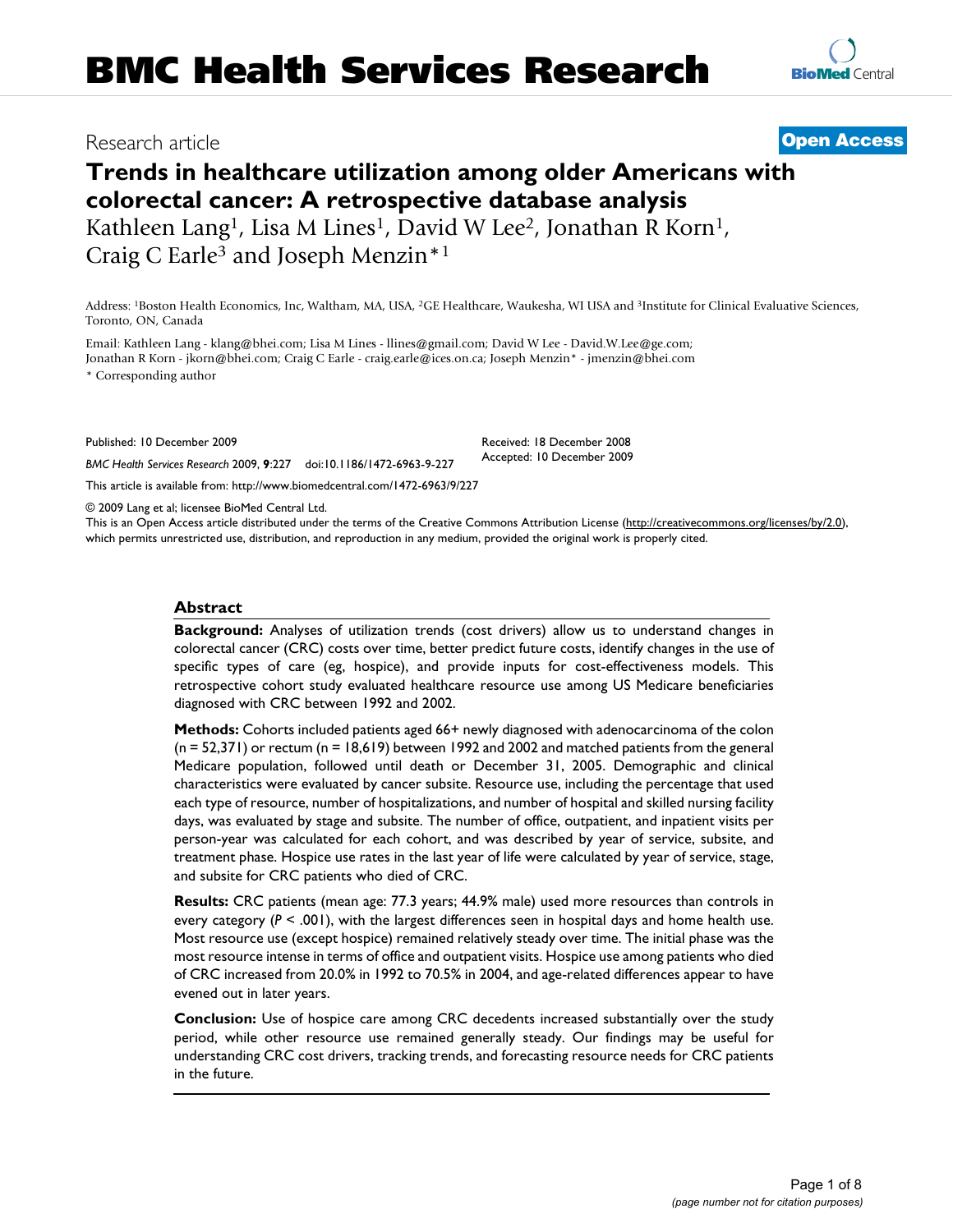# **Background**

Colorectal cancer (CRC) is the third-most common cancer type in the United States (not including basal and squamous cell skin cancer), and the third-leading cause of cancer deaths among both men and women[\[1](#page-7-0)]. The total annual cost of CRC care in the US population over age 65 has been estimated at \$8 billion in 2002 dollars[\[2\]](#page-7-1). To our knowledge, no previous studies have reported comprehensive data on temporal trends in healthcare utilization for CRC patients, although studies have been published on hospice use and end-of-life care among cancer patients (including some CRC patients) [\[3](#page-7-2)[-11](#page-7-3)].

In addition to aiding in the understanding of cost drivers, the study of healthcare utilization patterns may lead to cost-saving strategies in the care of CRC (eg, a shift from more-expensive settings to less-expensive settings), and may inform studies regarding the quality of care received by CRC patients as indicated by quality markers including hospice, skilled nursing, and home health care[\[10](#page-7-4)]. Inpatient hospitalization is generally the largest cost driver for any disease; therefore, it is vital to be aware of temporal trends in hospitalization use in order to understand changes in costs over time and to predict costs in the future[[12\]](#page-7-5). Finally, decisions on CRC screening can be based on cost-effectiveness analyses and models that rely on CRC cost and utilization studies, and such decisions may depend on having accurate data inputs into these models.

The goals of this study were to analyze the sociodemographic and clinical characteristics of a large cohort of CRC patients, describe healthcare utilization associated with CRC, and assess temporal trends in resource utilization.

# **Methods**

# *Data Source*

The data source for this study was the linked Surveillance, Epidemiology, and End Results (SEER)-Medicare database, in which Medicare claims are linked to SEER registry data as part of a collaborative project between the National Cancer Institute and the Centers for Medicare and Medicaid Services. Complete details of the linkage of the SEER and Medicare data have been described elsewhere[\[13](#page-7-6)[,14](#page-7-7)]. The study's use of SEER-Medicare data was approved by the National Cancer Institute, assuring patient confidentiality. No other ethics board review was required. In the SEER-Medicare database, patient demographic characteristics (such as age, sex, and race/ethnicity), disease characteristics (such as stage), and resource use details are obtained from hospitals, outpatient clinics, laboratories, private practitioners, nursing homes, hospices, death certificates, autopsy reports, and Medicare claims data[\[15](#page-7-8)]. Part A of the Medicare program covers

inpatient hospitalizations, skilled nursing facility (SNF) and home health care after a hospital stay, and hospice care. Approximately 99% of Medicare beneficiaries are enrolled in Part A. During this study's analysis period, Medicare did not cover outpatient prescription drugs. Medicare Part B covers physician services (except for routine visits), outpatient services, diagnostic tests, emergency room visits, durable medical equipment (DME), laboratory services, home health care that does not follow a hospital stay, and other medical services and supplies. Approximately 95% of Medicare beneficiaries are enrolled in Part B[[13\]](#page-7-6).

#### *Patient Selection and Follow-up CRC Cohort*

All patients aged 66 years and older with a new diagnosis of malignant adenocarcinoma of the colon, rectum, or anus (ie, presence of a SEER cancer site recode value between 15 and 27 and one of the following ICD-O-3 histology codes: 8140, 8210-11, 8220-21, 8260-63, 8470, 8480-81, or 8490) reported to a SEER registry between January 1, 1992 and December 31, 2002 were identified for possible inclusion in the CRC cohort. The index date for each patient was defined as the date of his or her CRC diagnosis.

We excluded patients who were enrolled in a health maintenance organization (HMO) at any point from 12 months pre-index through follow-up. Until recently, HMOs were not required to submit claims for specific services received by their enrollees, so including these patients might have underestimated the total utilization for the sample. We also excluded patients who were not eligible for Part A and B Medicare benefits at any point from 12 months pre-index through follow-up or who were eligible for Medicare benefits based on end-stage renal disease or disability. We excluded patients who had any prior history of cancer, were initially diagnosed with CRC at the time of death or autopsy, were not able to be matched to an appropriate comparator (based on age, sex, and geographic region), or were characterized as having stage 0 or unknown stage disease.

#### *Comparison Cohort*

Patients in the comparison cohort were randomly selected from a 5% sample of Medicare beneficiaries residing in SEER areas who had not been reported to any of the SEER registries as having CRC. As with CRC patients, comparison patients were excluded if they were enrolled in an HMO or were not eligible for Medicare Part A and B benefits at any point from 12 months before index through follow-up. Comparison cohort patients were not required to have used services in order to be selected for inclusion, and they were allowed to develop cancers other than CRC after their index date. One comparison patient of identical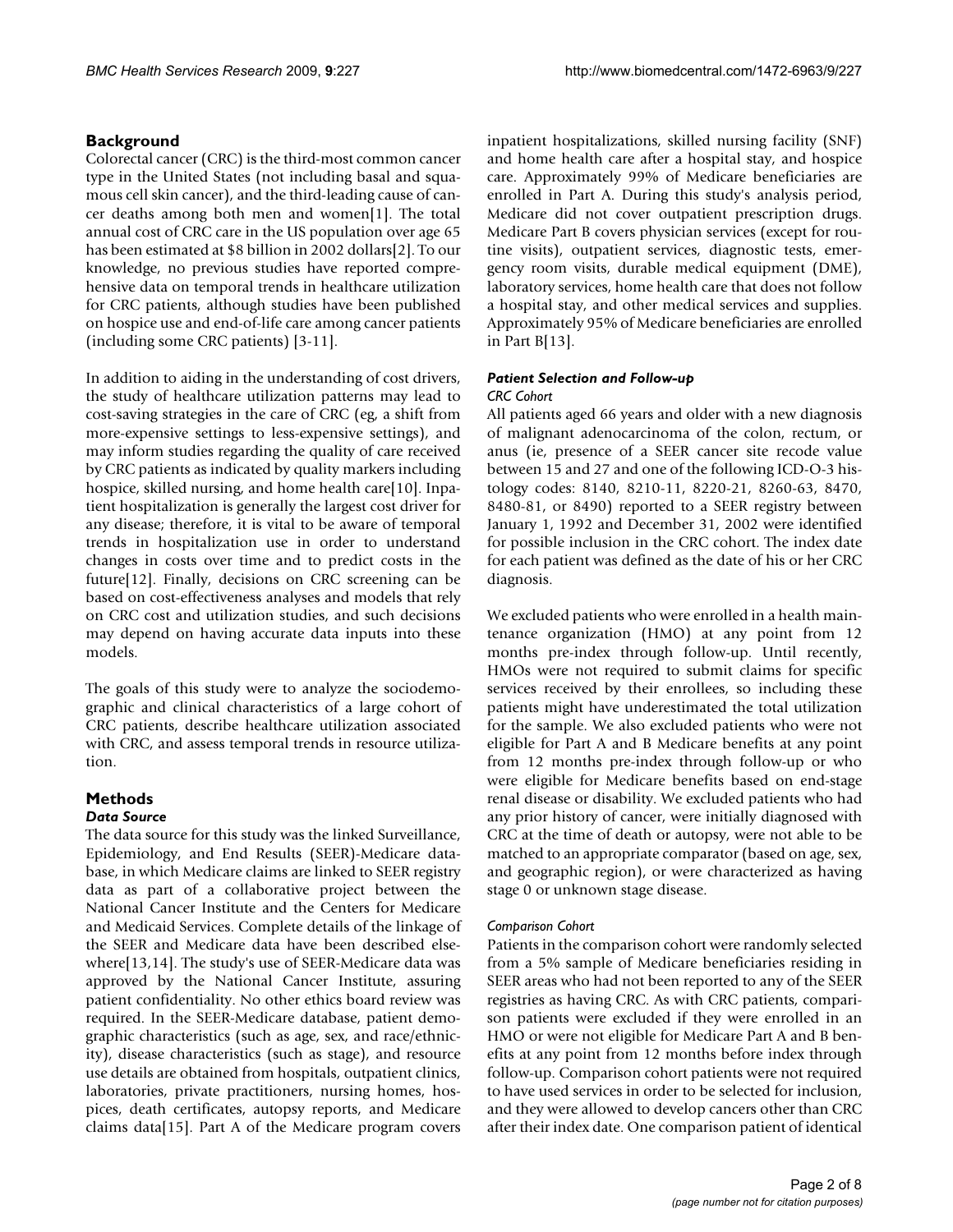age, sex, and geographic region was matched to each CRC patient and assigned the same index date so that both patients were followed over the same time period. When more than one match was possible, comparators were chosen at random.

# *Follow-up Period*

Study patients were followed to evaluate outcomes from their index date until death or the end of the Medicare claims data (December 31, 2005), whichever came first. When a person died before his or her matched comparator, we continued to follow the comparator to record his or her utilization until death or the end of the Medicare claims data, whichever came first.

# *Study Measures*

Medicare claims were scanned to identify resource utilization, including physician office visits, outpatient hospital or clinic use, inpatient hospitalization, SNF utilization, and use of home health care and hospice. DME claims were excluded because of incomplete diagnostic coding.

# *Data Analyses*

The demographic and clinical characteristics of both cohorts were described, including Deyo-Charlson comorbidity scores, which were calculated for the pre-index 12 month period for each person and excluded cancerrelated comorbidities[[16\]](#page-7-9). Healthcare utilization was analyzed by cancer subsite (colon or rectal), age at diagnosis, stage at diagnosis, and year of service. The percentages of patients receiving each type of care, number of visits, and lengths of stay were evaluated over the entire follow-up period. We calculated attributable use rates for each phase by subtracting utilization among persons in the comparison cohorts from that among persons in the CRC cohorts over the same time period. This resulted in estimates of the excess numbers of visits per person-year, which were reported by treatment phase for office, outpatient, and inpatient utilization.

Resource use by phase was estimated as follows: 1) terminal-phase resource use was assigned first, with the terminal phase defined as the final year of life (all resource use was considered terminal for patients surviving for less than 13 months after diagnosis); 2) the initial phase was the period, up to 12 months in duration, after diagnosis and before the last year of life among those who lived at least 13 months after diagnosis; and 3) the continuing phase was the period between the first and last year of life among patients with at least 36 months of survival. Resource use by treatment phase was generated by year of service from 1993-2002, the years during which it was possible to fully evaluate each phase.

For our analysis of the use of hospice care, we selected from our overall CRC cohort only those patients who died of CRC during the study period. We then calculated the percentage of patients who used hospice care in their last year of life and reported these data by cancer subsite, year of service, and age at death.

All statistical tests for differences between study and control cohorts were obtained using the Wilcoxon rank-sum test using the Statistical Analysis Software (SAS) package (Version 9.1, SAS Institute, Cary, NC).

# **Results**

# *Patient Demographic and Clinical Characteristics*

Selected demographic and clinical characteristics of the CC, RC, combined CRC, and comparison cohorts are shown in Table [1.](#page-3-0) In the combined CRC and comparison cohorts, the average patient was approximately 77 years of age, 45% were male, and 86% were white. The mean  $\pm$  SD Deyo-Charlson comorbidity score (excluding cancer) was  $0.5 \pm 1.0$  for cancer patients and  $0.4 \pm 0.9$  for controls; scores were fairly consistent across all years (1992:  $0.3 \pm$ 0.8; 2002:  $0.5 \pm 1.0$  in 2002 [data not shown]).

Across all years, CC was most commonly diagnosed at stage II, whereas RC was most commonly diagnosed at stage I. Interestingly, among both CC and RC patients, age at diagnosis changed considerably over the period of analysis. In 1992, 43.7% of CC patients were aged 66-74 years, 40.2% were 75-84, and 16.1% were aged 85 years or more. The corresponding distribution in 2002 was 45.9%, 35.5%, and 18.7%, indicating a trend toward older age at diagnosis (data not shown). In 1992, the age distribution was similar for RC patients: 45.4% were aged 66-74 years, 40.7% were 75-84, and 13.8% were 85 years or older. By 2002, there were more 75-84 year olds (44.3%) diagnosed with RC than 66-74 year olds (40.5%), and the proportion of those aged 85+ years had increased to 15.2% (data not shown).

#### *Healthcare Utilization*

As would be expected, both CC and RC patients used significantly more healthcare resources than matched comparison patients (Table [2](#page-4-0)). We did not detect a pattern of differences in resource use in the comparison cohort when examined by stage of their matched cancer patient, thus the comparison cohort is shown as a whole. Compared to non-CRC patients, CC and RC patients had an average of about 2 years less follow-up time because of their higher mortality rate. Despite the shorter follow-up, more CRC patients were hospitalized and spent more days in the hospital, more received home health care, and more spent more time in a SNF (all *P* < .001).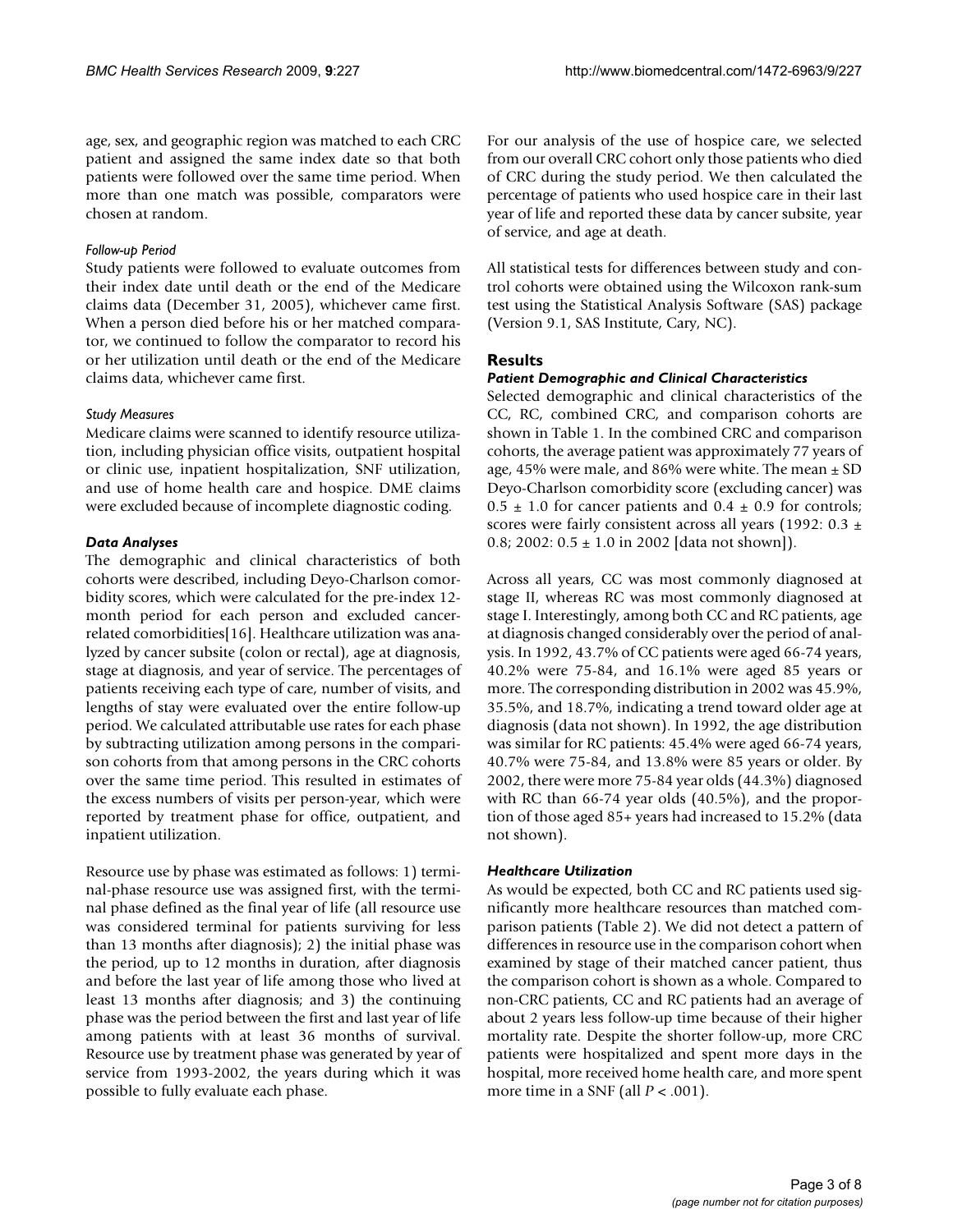|                                          | Colon Cancer Cohort Rectal Cancer Cohort Overall CRC Cohort Comparison Cohort |        |        |        |        |        |        |        |
|------------------------------------------|-------------------------------------------------------------------------------|--------|--------|--------|--------|--------|--------|--------|
| N                                        | 52,371                                                                        |        | 18,619 |        | 70,990 |        | 70,990 |        |
| Age (mean $(\pm SD)^*$                   | 77.5                                                                          | (6.90) | 76.5   | (6.80) | 77.3   | (6.90) | 77.3   | (6.90) |
| $Male*$                                  | 42.8%                                                                         |        | 50.5%  |        | 44.9%  |        | 44.9%  |        |
| Race/ethnicity                           |                                                                               |        |        |        |        |        |        |        |
| White, non-Hispanic                      | 86.2%                                                                         |        | 86.9%  |        | 86.4%  |        | 86.8%  |        |
| African American, non-Hispanic           | 7.8%                                                                          |        | 6.1%   |        | 7.3%   |        | 6.5%   |        |
| Hispanic, any race                       | 1.1%                                                                          |        | 1.2%   |        | 1.1%   |        | 1.9%   |        |
| Other                                    | 5.0%                                                                          |        | 5.7%   |        | 5.2%   |        | 4.8%   |        |
| Geographic region*                       |                                                                               |        |        |        |        |        |        |        |
| Northeast                                | 19.3%                                                                         |        | 19.6%  |        | 19.4%  |        | 19.4%  |        |
| Midwest                                  | 27.3%                                                                         |        | 27.6%  |        | 27.4%  |        | 27.4%  |        |
| West                                     | 42.0%                                                                         |        | 42.4%  |        | 42.1%  |        | 42.1%  |        |
| South                                    | 11.3%                                                                         |        | 10.4%  |        | 11.1%  |        | 11.1%  |        |
| Charlson score (mean (± SD) <sup>1</sup> | 0.5                                                                           | (1.00) | 0.4    | (0.90) | 0.5    | (1.00) | 0.4    | (0.90) |
| Selected Charlson comorbidities          |                                                                               |        |        |        |        |        |        |        |
| Chronic pulmonary/respiratory<br>disease | 8.9%                                                                          |        | 7.9%   |        | 8.6%   |        | 7.1%   |        |
| Congestive heart failure                 | 7.9%                                                                          |        | 6.0%   |        | 7.4%   |        | 5.9%   |        |
| Diabetes without complications           | 10.1%                                                                         |        | 8.4%   |        | 9.6%   |        | 7.6%   |        |
| Cerebrovascular disease                  | 6.0%                                                                          |        | 4.8%   |        | 5.7%   |        | 5.7%   |        |
| Myocardial infarction                    | 3.2%                                                                          |        | 2.5%   |        | 3.0%   |        | 2.6%   |        |
| Peptic ulcer                             | 2.4%                                                                          |        | 1.5%   |        | 2.2%   |        | 1.2%   |        |
| Other major conditions <sup>2</sup>      | 7.2%                                                                          |        | 7.2%   |        | 7.2%   |        | 7.3%   |        |
| Stage at diagnosis (%)                   |                                                                               |        |        |        |        |        |        |        |
| Stage I                                  | 23.7%                                                                         |        | 32.4%  |        | 26.0%  |        | $*$    |        |
| Stage II                                 | 34.6%                                                                         |        | 25.1%  |        | 32.1%  |        | $*$    |        |
| Stage III                                | 24.6%                                                                         |        | 22.2%  |        | 23.9%  |        | ≭×     |        |
| Stage IV                                 | 17.2%                                                                         |        | 20.2%  |        | 18.0%  |        | **     |        |

<span id="page-3-0"></span>**Table 1: Demographic and clinical characteristics of patients with CRC and matched controls**

Source: Authors' calculations based on SEER-Medicare data, 1992-2005. 1Modified Charlson comorbidity index: excludes cancer-related comorbidities. 2Other major conditions include rheumatologic disease, mild liver disease, diabetes with complications, major liver disease, peripheral vascular disease, dementia, renal disease, hemiplegia or paraplegia, and AIDS.

\*Variables used in matching cohorts

\*\*Data not available/not applicable

Resource utilization differed somewhat by cancer stage at diagnosis, with stage II and III patients having the most intense absolute service utilization rates by most measures (Table [2](#page-4-0)). However, when calculated per survival month, stage IV patients had higher utilization rates in all areas. For example, stage IV patients spent more than 2 days per month of follow-up in a hospital or SNF (approximately 1.5 days in a hospital and 0.5 days in a SNF per month), compared to less than 1 day per month of follow-up among patients diagnosed at stages I-III. Use of home health care services ranged between approximately 50- 60% for all stages (vs. 35-36% among non-CRC patients), with higher use rates among RC patients.

Figure [1](#page-5-0) shows annualized trends in the excess number of office **(a)** and outpatient clinic **(b)** visits and inpatient stays **(c)** by cohort, treatment phase, and year of service (ie, trends in resource use among CRC patients relative to matched comparison patients). Trends in attributable use rates reflect changes among both CRC patients and their comparators. For example, between 1995-1996, office visits decreased by 0.8 visits per person-year among RC patients in the terminal phase and increased by 4.2 visits among comparison patients in the terminal phase, leading to a relative decrease of 5 visits per person year in the number of attributable office visits.

The initial phase of treatment was the most resource intense among both CC and RC patients for all 3 types of resource use, with RC patients having higher excess use rates in most cases in the initial and terminal phases.

Among patients who died of CRC during the study period, an overall proportion of 50.5% of CC and 53.0% of RC patients used hospice services in the last year of life. Among CC patients, the proportion of all decedents who used hospice care in the last year of life increased from 21.6% in 1992 to 71.0% in 2002. Among RC patients, the increase was from 16.1% in 1992 to 69.2% in 2002. In earlier years, persons over age 85 were less likely to use hospice services than younger patients, but this difference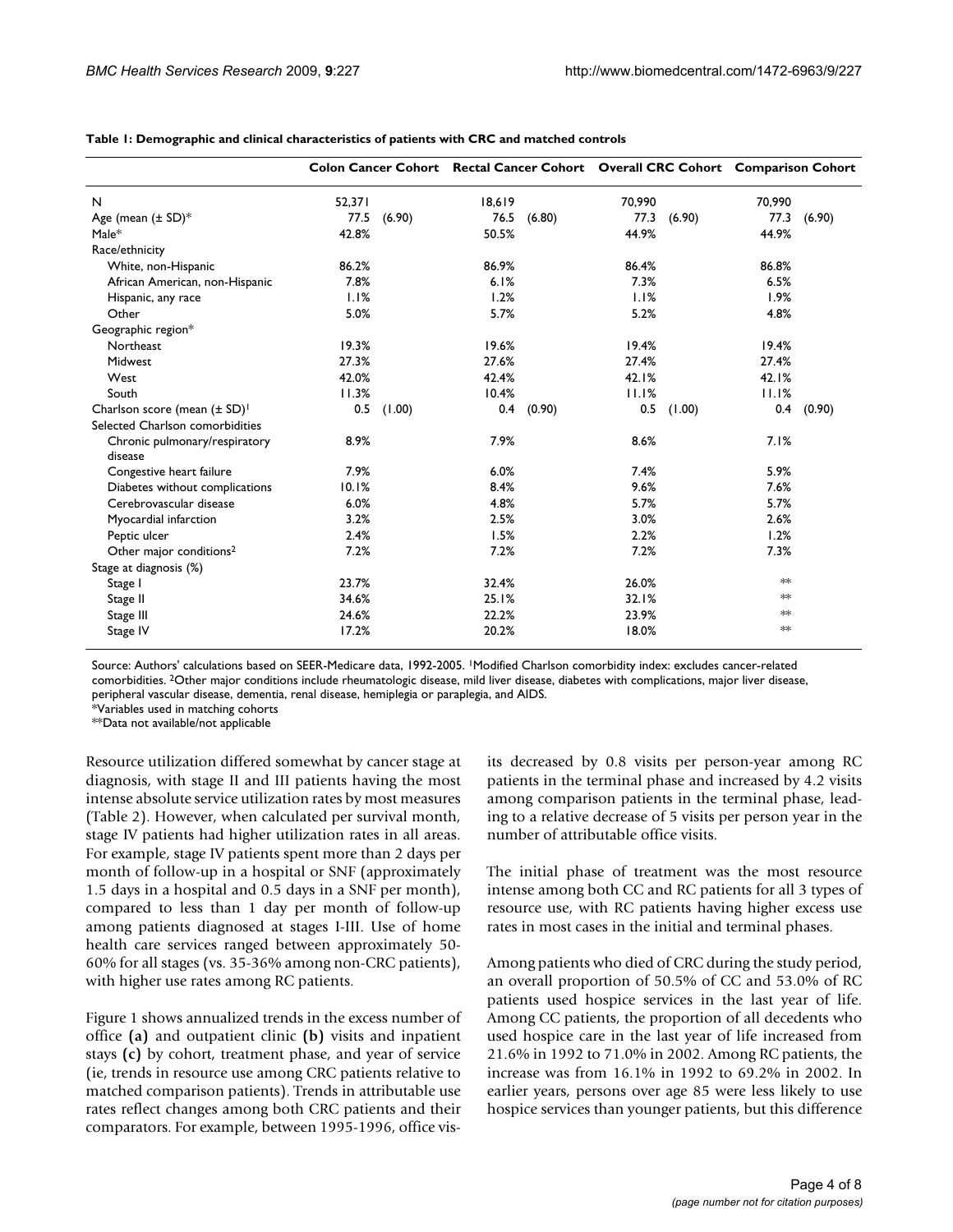| <b>Variables</b>                       | <b>CRC Patients</b> |        |                   |        |                   |        |                    | <b>Overall CRC</b><br>Cohort |        | Comparison<br>Cohort |        | Difference <sup>1</sup> |         |
|----------------------------------------|---------------------|--------|-------------------|--------|-------------------|--------|--------------------|------------------------------|--------|----------------------|--------|-------------------------|---------|
|                                        | <b>Stage</b><br>ı   |        | <b>Stage</b><br>Ш |        | <b>Stage</b><br>Ш |        | <b>Stage</b><br>IV |                              |        |                      |        |                         |         |
| <b>Colon Cancer</b><br>Cohort          |                     |        |                   |        |                   |        |                    |                              |        |                      |        |                         |         |
| N                                      | 12,431              |        | 18,095            |        | 12,859            |        | 8,986              |                              | 52,371 |                      | 52,371 |                         |         |
| Mean $(\pm SD)$<br>months of follow-up | 61.1                | (39.8) | 56.4              | (40.9) | 44.7              | (38.1) | 12.7               | (19.3)                       | 47.1   | (40.7)               | 68.6   | (39.8)                  | $-21.5$ |
| Inpatient use                          | 94.4%               |        | 97.7%             |        | 97.5%             |        | 94.3%              |                              | 96.3%  |                      | 68.2%  |                         | 28.1%   |
| Mean (± SD)<br>hospitalizations        | 3.6                 | (3.3)  | 3.6               | (3.1)  | 3.5               | (3.0)  | 2.3                | (2.0)                        | 3.4    | (3.0)                | 2.4    | (3.1)                   | 1.0     |
| Mean $(\pm SD)$<br>hospital days       | 26.3                | (31.8) | 28.5              | (30.3) | 27.9              | (26.8) | 20.1               | (18.9)                       | 26.4   | (28.4)               | 15.1   | (25.7)                  | 11.3    |
| SNF use                                | 35.8%               |        | 41.2%             |        | 38.6%             |        | 30.0%              |                              | 37.4%  |                      | 29.0%  |                         | 8.4%    |
| Mean $(\pm SD)$<br>SNF days            | 13.3                | (50.9) | 15.1              | (51.7) | 12.5              | (37.4) | 6.6                | (18.4)                       | 12.5   | (44.2)               | 9.7    | (33.0)                  | 2.9     |
| Outpatient clinic<br>use               | 94.5%               |        | 91.9%             |        | 92.0%             |        | 77.4%              |                              | 90.1%  |                      | 89.9%  |                         | 0.1%    |
| Office visit use                       | 99.7%               |        | 99.7%             |        | 99.6%             |        | 98.8%              |                              | 99.5%  |                      | 96.2%  |                         | 3.3%    |
| Home health care                       | 48.4%               |        | 52.9%             |        | 53.5%             |        | 45.7%              |                              | 50.7%  |                      | 36.3%  |                         | 14.4%   |
| use                                    |                     |        |                   |        |                   |        |                    |                              |        |                      |        |                         |         |
| <b>Rectal Cancer</b><br>Cohort         |                     |        |                   |        |                   |        |                    |                              |        |                      |        |                         |         |
| N                                      | 6,041               |        | 4,681             |        | 4, I 34           |        | 3.763              |                              | 18,619 |                      | 18,619 |                         |         |
| Mean $(\pm SD)$<br>months of follow-up | 61.0                | (39.9) | 52.0              | (40.0) | 46.0              | (37.1) | 11.6               | (17.3)                       | 45.4   | (40.1)               | 70.6   | (40.2)                  | $-25.2$ |
| Inpatient use                          | 92.8%               |        | 96.8%             |        | 98.0%             |        | 89.7%              |                              | 94.3%  |                      | 67.5%  |                         | 26.9%   |
| Mean $(\pm SD)$<br>hospitalizations    | 3.6                 | (3.4)  | 3.7               | (3.0)  | 3.8               | (3.0)  | 2.0                | (2.0)                        | 3.3    | (3.0)                | 2.4    | (3.2)                   | 1.0     |
| Mean $(\pm SD)$<br>hospital days       | 26.1                | (30.4) | 29.5              | (28.1) | 30.2              | (28.0) | 16.7               | (16.6)                       | 25.9   | (27.4)               | 15.2   | (26.0)                  | 10.8    |
| SNF use                                | 35.4%               |        | 40.7%             |        | 37.3%             |        | 30.1%              |                              | 36.1%  |                      | 28.1%  |                         | 8.0%    |
| Mean $(\pm SD)$<br>SNF days            | 13.0                | (46.9) | 14.2              | (40.1) | 11.8              | (32.8) | 6.9                | (20.7)                       | 11.8   | (38.1)               | 9.6    | (30.3)                  | 2.2     |
| Outpatient clinic<br>use               | 95.5%               |        | 93.4%             |        | 95.1%             |        | 76.4%              |                              | 91.1%  |                      | 90.1%  |                         | 1.0%    |
| Office visit use                       | 99.6%               |        | 99.6%             |        | 99.8%             |        | 98.8%              |                              | 99.5%  |                      | 96.3%  |                         | 3.1%    |
| Home health care<br>use                | 54.5%               |        | 62.6%             |        | 63.9%             |        | 46.7%              |                              | 57.0%  |                      | 35.3%  |                         | 21.8%   |

<span id="page-4-0"></span>**Table 2: Resource use among patients with CRC, by stage and overall, vs. matched controls**

Source: Authors' calculations based on SEER-Medicare data, 1992-2005. Resource use calculated based on entire follow-up period, expressed on an annual basis.

1Difference between overall CRC cohort and comparison cohort. All P < .001.

SNF: Skilled nursing facilities

Note: Cohorts were matched on age, sex, and geographic region

seemed to disappear starting around 2002 among both CC and RC patients (Figure [2](#page-6-0)).

#### **Discussion**

Despite their shorter lifespans, about one-third more CC and RC patients were hospitalized than were matched controls, and CRC patients accrued about 10 more hospital days than did controls. CC patients were hospitalized more often than were RC patients in both inpatient and SNF settings, possibly because of the greater use of surgery in CC patients. RC patients used more home health and hospice services than did CC patients and, in the initial

and terminal phases, were more likely to use office, outpatient, and inpatient services. Resource use was most intense among stage IV patients when analyzed per month of follow-up.

During our study period (1992-2005), we observed a marked increase in the percentage of beneficiaries who used hospice care. RC patients had slightly higher hospice use rates than did CC patients, which is interesting in light of the fact that RC patients have lower lifetime and perlifetime-year costs than do CC patients[\[17\]](#page-7-10). The observed increase in hospice use is in line with national trends in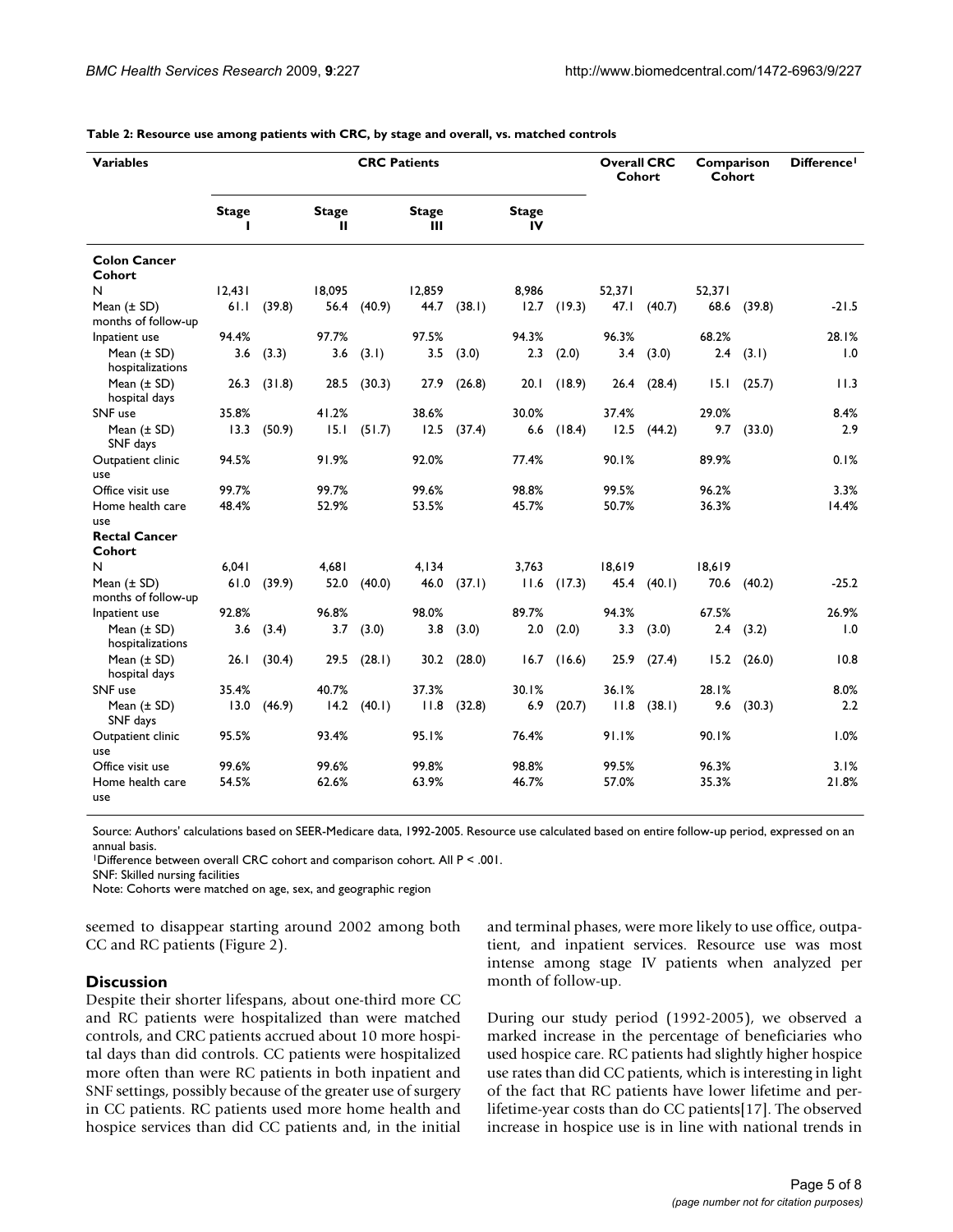<span id="page-5-0"></span>

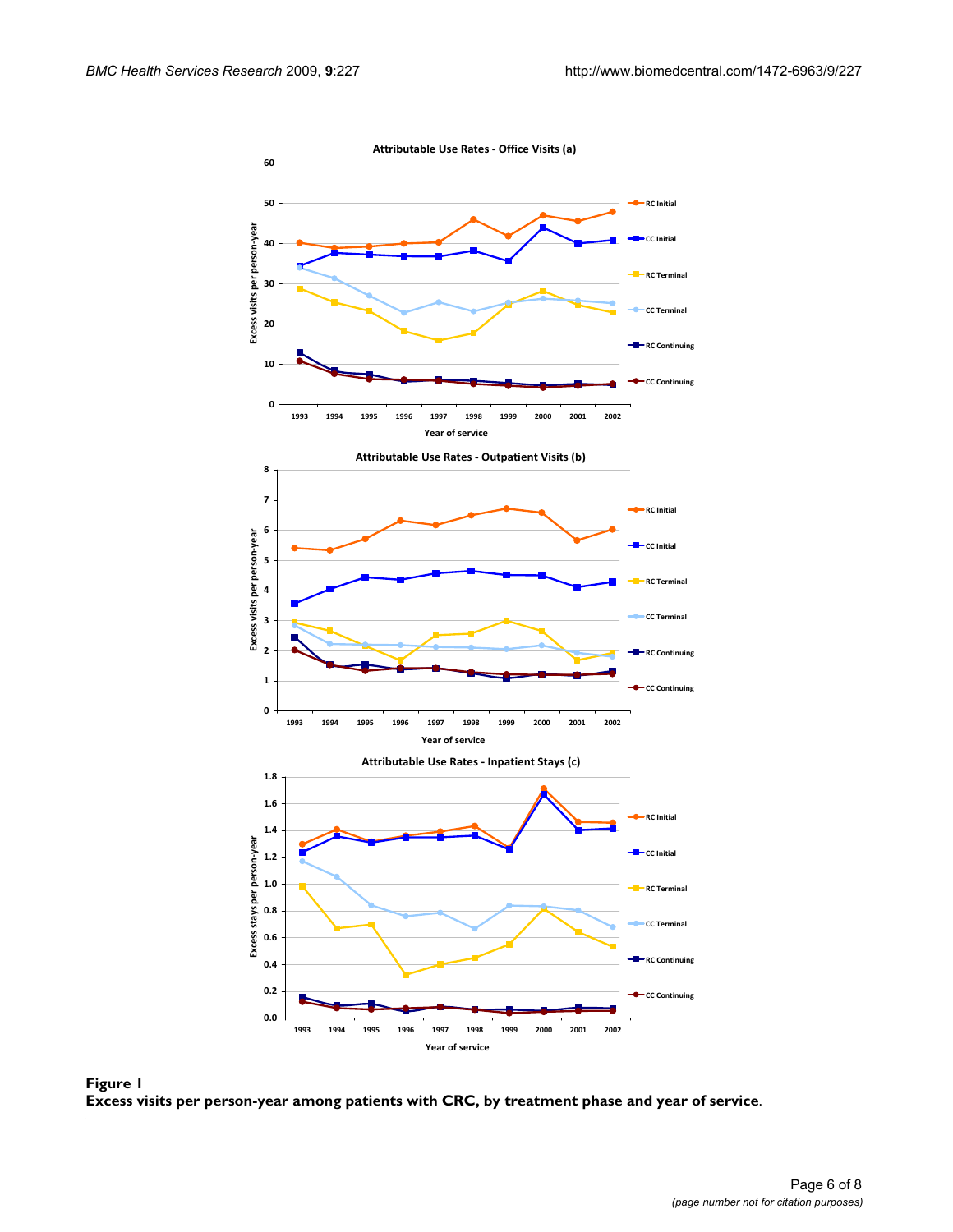<span id="page-6-0"></span>

**Hospice use rates among CRC patients who died of CRC, by age at death, year, and subsite**.

hospice use that may have been fueled, in part, by an increase in the number of hospice providers[[18\]](#page-7-11). Medicare spending on hospice services increased by 130% from 2000 to 2004, and the percent of all Medicare beneficiaries who use hospice care increased from 22% in 2000 to 31% in 2004[\[18](#page-7-11)]. Given the potential clinical[\[19\]](#page-7-12) and economic[[20\]](#page-7-13) benefits of hospice, it is noteworthy that hospice use increased so dramatically in our sample.

Few previous studies of CRC have included utilization data, and most have focused on hospice use. For example, Lackan et al found an overall hospice use rate of 30.2% among patients with breast, colorectal, lung, and prostate cancer who died between 1991 and 1999[\[3](#page-7-2)]. A study by Shugarman et al using 1993-1999 Medicare data to analyze age and gender differences in utilization rates for CRC patients in their last year of life found an overall hospice use rate of 48.0%, with younger patients more likely to use hospice services[[11](#page-7-3)]. As we have shown, it appears that hospice use differences by age may have smoothed somewhat in more recent years.

This study is subject to the limitations of the data source, including potential coding errors, incomplete data, and lack of generalizability to the non-Medicare population [[21](#page-7-14)[-23](#page-7-15)]. While the elderly comprise the majority of patients with CRC, this sample is not representative of all US CRC patients. Despite these limitations, SEER-Medicare data have been used in numerous published studies of CRC[[24\]](#page-7-16).

#### **Conclusion**

This retrospective database study of 13 years of data from over 70,000 CRC patients found that Medicare beneficiaries with CRC use significantly more resources than similar individuals without CRC. The most intense outpatient, inpatient, and office visit resource use was seen in the initial treatment phase. Over the study period, the use of hospice among those who died of CRC increased substantially, and age-related differences appear to have moderated over time. Our findings may be useful for understanding changes in costs and cost drivers over time,